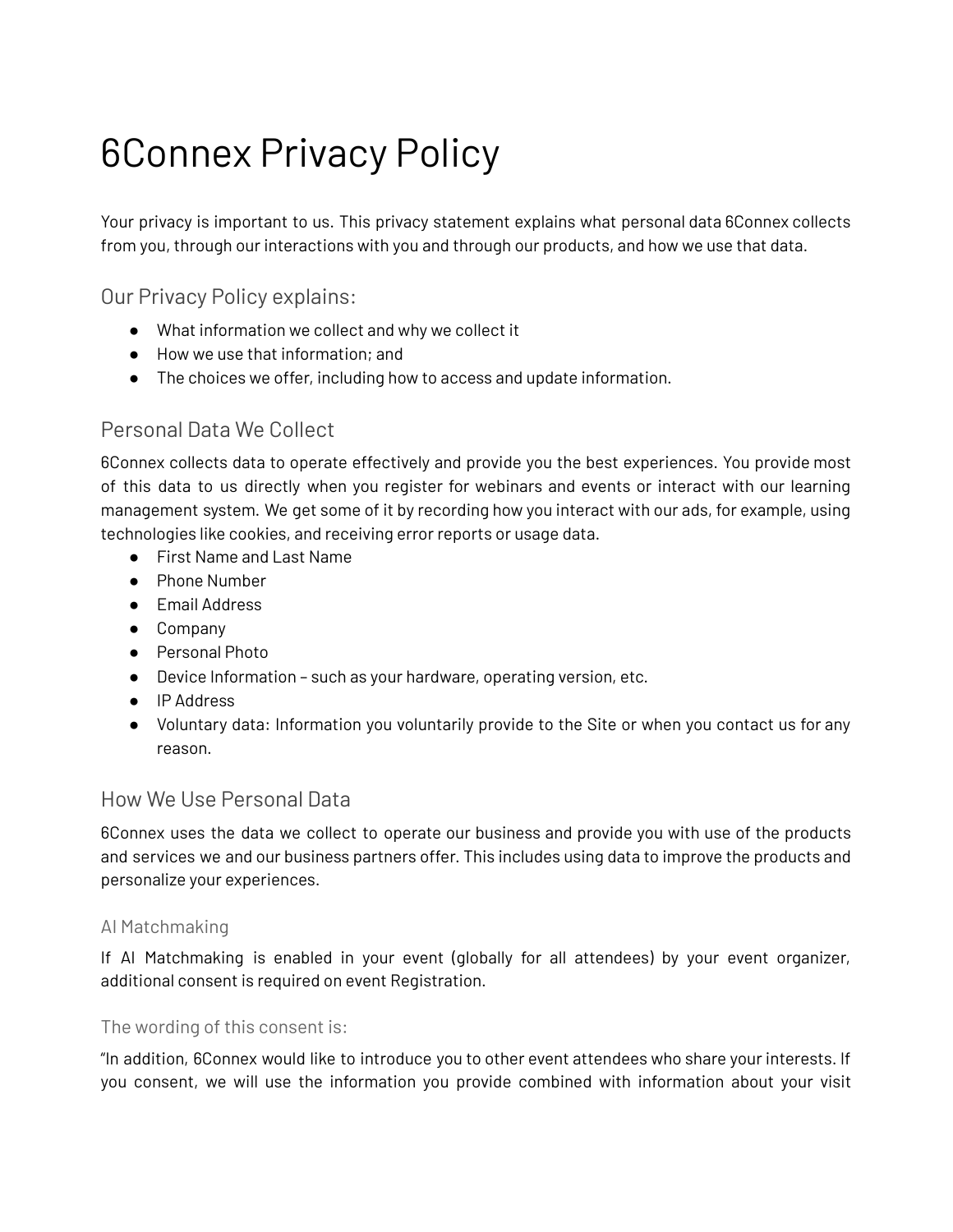(content viewed, rooms visited, and similar data) to identify other attendees with whom you may want to interact."

Should you wish to not consent to this feature you will be denied entry into the event.

If AI Matchmaking is not enabled this consent wording will not appear.

Your event organizer may add custom questions on registration that can assist the AI. Information you submit is used for matching and persists only during the event only and is removed 48 hours once the event has been closed.

A Unique Event UserID is utilized in our systems and no personal data is transmitted to other attendees that you have not consented to.

#### Sharing Personal Information

6Connex does not share Personal Data with any third parties without legal reasons, such as with your consent or to fulfill a contract.

6Connex stores and processes personal data in secure third-party applications for day to day business operations. All third-party applications used by 6Connex to store or process personal data are committed to GDPR compliance. For more information, please contact [info@6Connex.com](mailto:info@6Connex.com).

We will also share personal information with companies, organizations or individuals outside of 6Connex if we have a good-faith belief that access, use, preservation or disclosure of the information is reasonably necessary to:

- Meet any applicable law, regulation, legal process or enforceable governmental request;
- Enforce applicable Terms of Service, including investigation of potential violations;
- Detect, prevent, or otherwise address fraud, security or technical issues; and/or
- Protect against harm to the rights, property or safety of 6Connex, our users or the public as required or permitted by law.

#### How to Access & Control Your Personal Data

We aim to provide you with access to your personal information. If that information is wrong, we strive to give you ways to update it quickly or to delete it – unless we have to keep that information for legitimate business or legal purposes. You can view or edit your personal data in your account settings. However, if you would like to delete your personal data or your account, you can do so by emailing info@6Connex.com.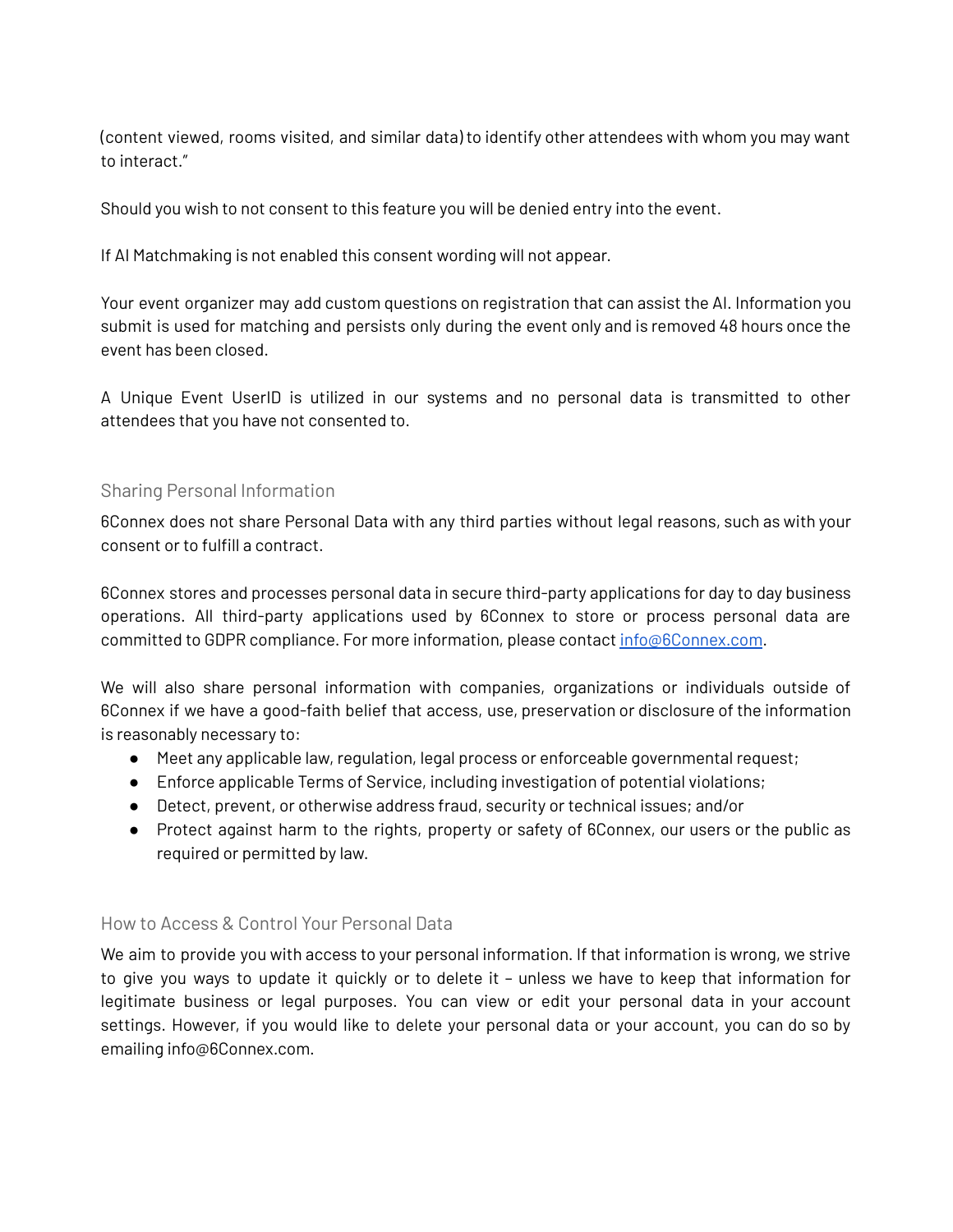You can also make choices about 6Connex' collection and use of your data. You can always choose whether you wish to receive promotional email from 6Connex. You can also opt out from receiving interest-based advertising from 6Connex by contacting [info@6Connex.com](mailto:info@6Connex.com).

## Children's Privacy

Our Site is not directed to children under the age of 16. We do not knowingly collect any personal information about children under the age of 16. If we obtain actual knowledge that we have collected personal information about a child under the age of 16, that information will be immediately deleted from our database.

If a parent believes that his or her child has submitted personal information to us, he or she can contact us via e-mail. We will promptly delete the information upon learning that it relates to a child under the age of 16. Please note that it is possible some of this information may remain archived in web logs and back-up archives after we delete the information from our active database.

## Cookies & Similar Technologies

6Connex uses cookies (small text files placed on your device) and similar technologies to provide our websites and online services and to help collect data. Cookies allow us, among other things, to:

- Store your preferences and settings;
- Provide interest-based advertising; and
- Analyze how our websites and online services are performing.

We also use web beacons to help deliver cookies and gather usage and performance data. Our websites may include web beacons and cookies from third-party service providers.

You have a variety of tools to control cookies, web beacons and similar technologies, including browser controls to block and delete cookies and controls from some third-party analytics service providers to opt out of data collection through web beacons and similar technologies. Your browser and other choices may impact your experiences with our products.

For more information, please visit <https://www.6connex.com/cookie-policy/>

## Third Party Privacy Statements

This Privacy Notice governs the use of this internet site. However, if you register for (or attend) an event hosted by 6Connex, your participation may be governed by additional and/or different privacy policies, including privacy policies of an event sponsor who may gather or receive and use your data